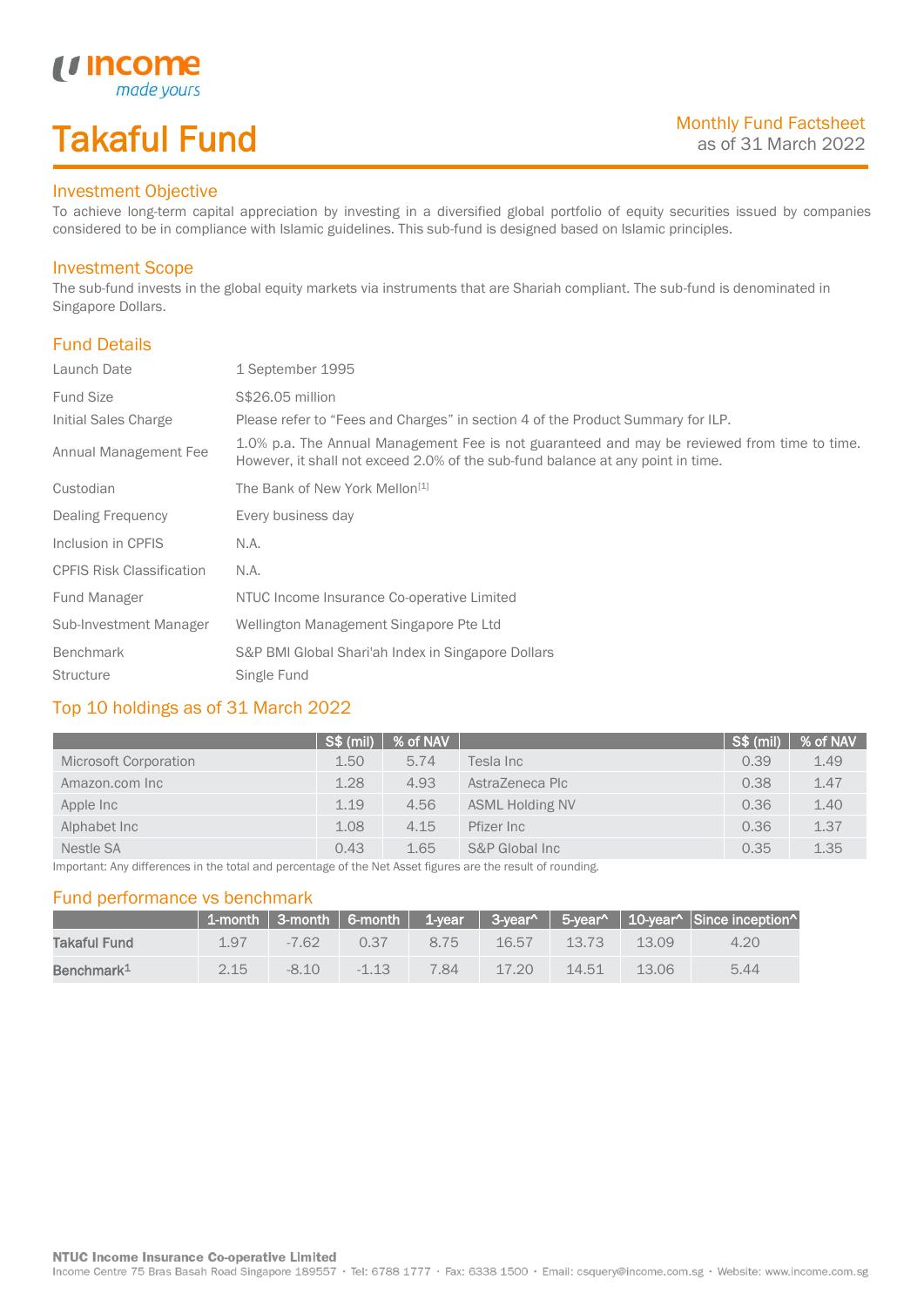# Takaful Fund

*<u>Income</u>*<br>made yours

I



The returns are calculated using bid-to-bid prices, in Singapore dollar terms, with dividends and distributions reinvested. ^Returns above one year are annualized. Past performance is not indicative of future performance. Fees & charges payable through deduction of premium or cancellation of units are excluded from this calculation.

#### <sup>1</sup> Note to our Policyholders on Revision of Benchmark Return:

Effective from 1 April 2011, dividend reinvested has been included in the returns of the Benchmark to achieve a better comparison of the Fund performance against its Benchmark. The historical Benchmark returns for the period from 1 July 2010 to 31 March 2011 have therefore been revised.

#### **Volatility**

|                     | <b>Annual Volatility (%)</b> |
|---------------------|------------------------------|
| <b>Takaful Fund</b> | 14.48                        |

Calculated using bid-bid prices in Singapore Dollar terms, with dividends and distribution reinvested.